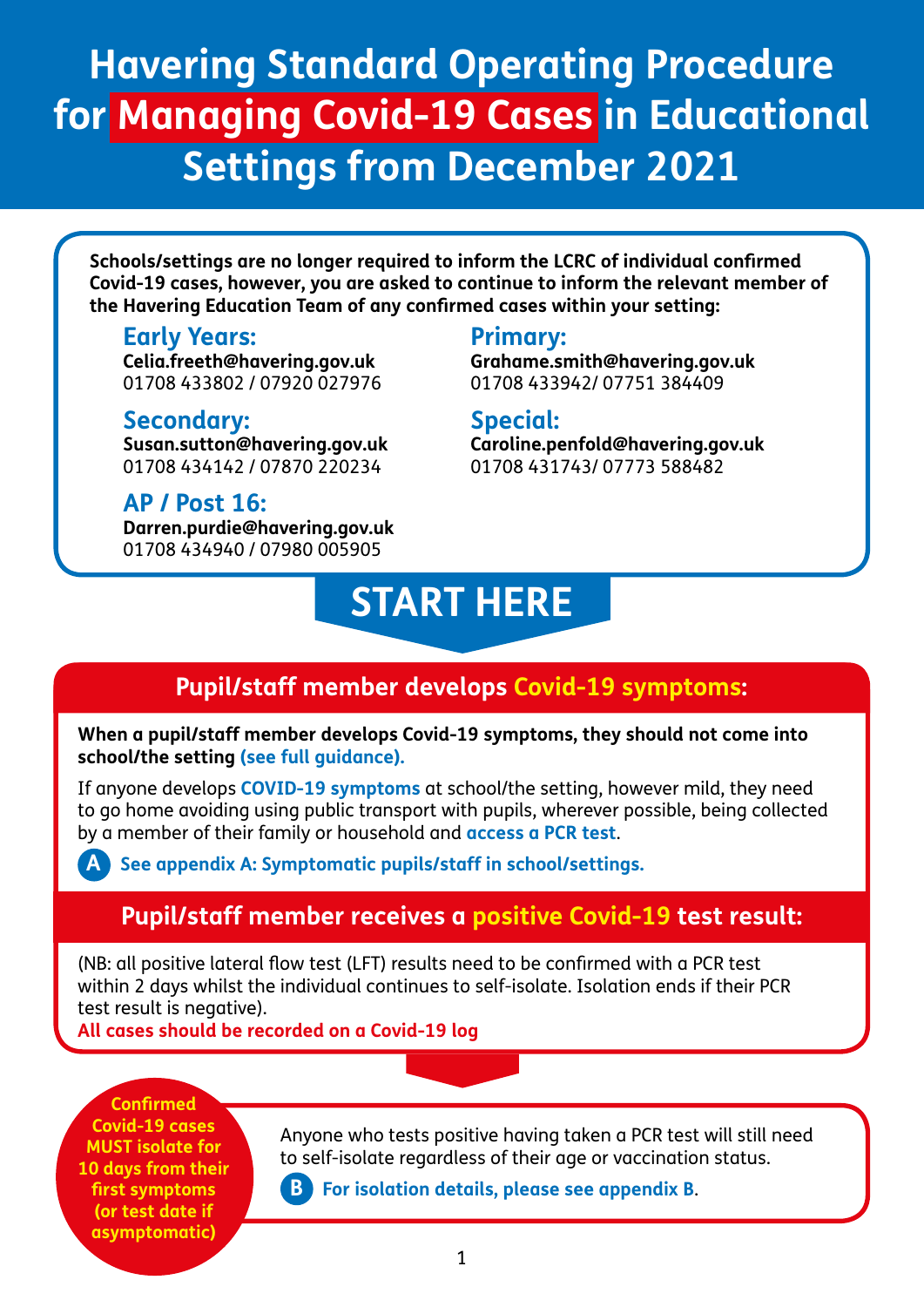### **Havering Standard Operating Procedure for Managing Covid-19 Cases in Educational Settings from December 2021**

### **Pupil Covid-19 cases**

#### **Contact tracing is no longer undertaken by the school/setting.**

NHS Test and Trace/local Contact Tracing Teams will directly contact parents/carers of pupil cases to **identify close contacts.**

Schools/settings may be contacted in exceptional cases to help with identifying close contacts, as currently happens in managing other infectious diseases.

If schools/settings are informed of a confirmed pupil case of the Omicron variant of COVID-19 in early years (including nursery/reception), contacts of the confirmed case should be advised to self-isolate.

### **Staff Covid-19 cases**

**For all cases relating to staff, please also see the guidance for workplaces:**

**[NHS Test and Trace in](https://www.gov.uk/guidance/nhs-test-and-trace-workplace-guidance)  the workplace**

 **[For close contact](#page-4-0)  C info, please see appendix C**.

# **FOR REFERENCE: Close contacts (including household contacts) who:**

- are under the age of 18 years and 6 months
- are adults who have had their second Covid-19 vaccine more than 14 days ago
- have taken part in/are currently part of an approved COVID-19 vaccine trial
- are not able to get vaccinated for medical reasons

### **DO NOT NEED TO ISOLATE**

But they should **[book a free PCR Covid-19 test](https://www.gov.uk/get-coronavirus-test)** and follow the **[guidance to reduce the risk](https://www.gov.uk/guidance/nhs-test-and-trace-how-it-works?priority-taxon=774cee22-d896-44c1-a611-e3109cce8eae#exemptions-from-self-isolation-for-contracts)  [to others.](https://www.gov.uk/guidance/nhs-test-and-trace-how-it-works?priority-taxon=774cee22-d896-44c1-a611-e3109cce8eae#exemptions-from-self-isolation-for-contracts)**

Close contacts who are aged under 5 years are advised to take a PCR test only if the positive case is within their own household.

(NB: close contacts do not have to isolate whilst awaiting the result)

**Close contacts should not have a PCR test within 90 days of a previous positive Covid-19 test**

# **Close contacts not within the exemption definition above:**

(i.e. have been identified as a contact of a suspected or confirmed case of the Omicron variant of Covid-19 regardless of age or vaccination status; are over the age of 18 years and 6 months who have not had a second Covid-19 vaccine more than 4 days ago; in a vaccine trial; or not able to have the vaccine.)

need to **ISOLATE FOR 10 DAYS** from their last contact with the confirmed Covid-19 case (day 0 being the last contact, day 1 the next day and so on).

In view of the delay in some unvaccinated staff (who are identified as close contacts) being officially notified to self-isolate by NHS Test & Trace, Schools/Settings should consider identifying unvaccinated staff, who are close contacts, and advising them not to attend the setting for 10 days as soon as they are made aware of a confirmed case.

**B  [For isolation details, please see appendix B](#page-4-0)**.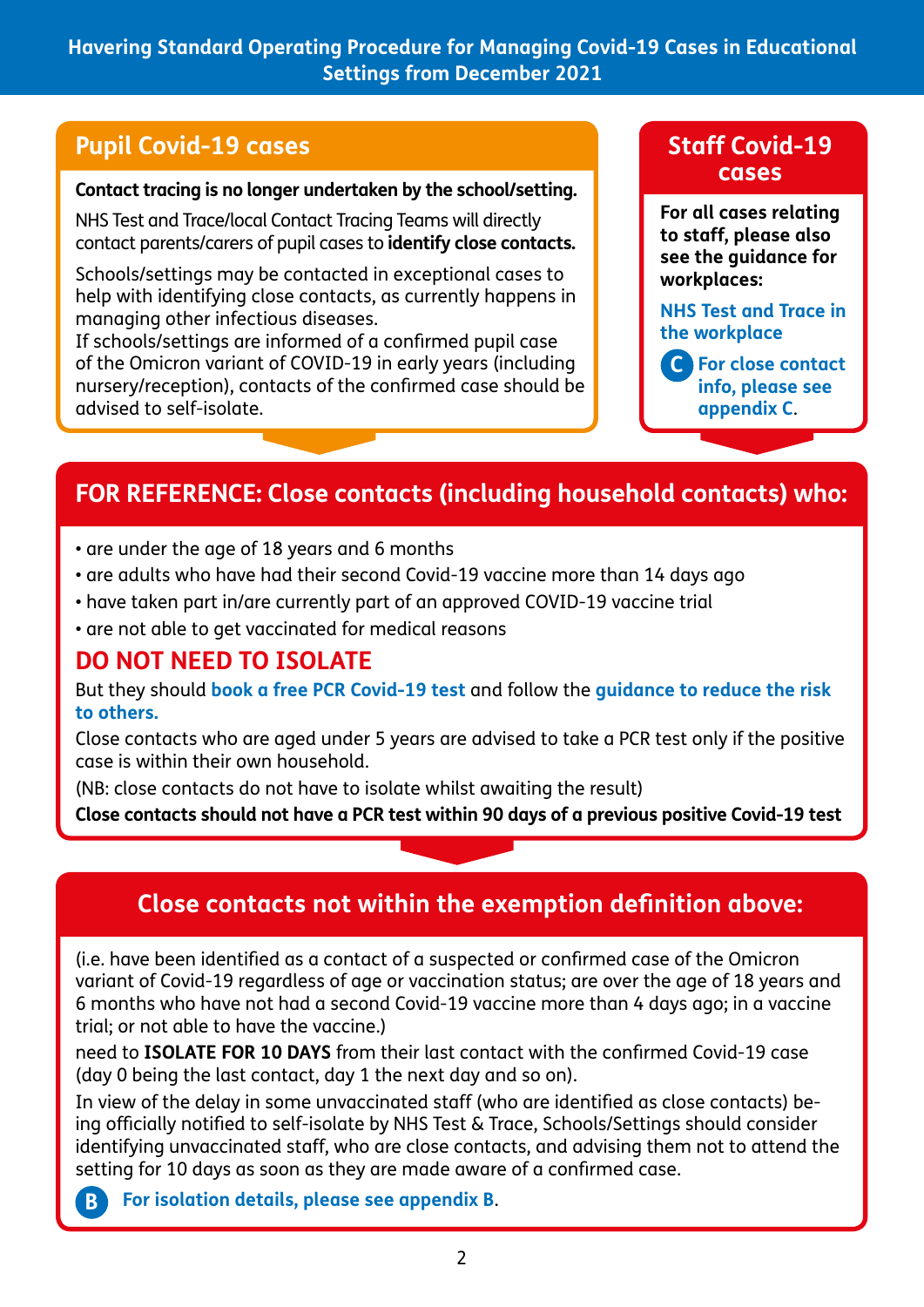# **Threshold for reporting Covid-19 outbreaks**

### **Have:**

**• 5 children, pupils, students or staff, who are likely to have mixed closely\*,** tested positive for COVID-19 within a 10-day period (2 in a special school or setting with fewer than 20 people (including children/young people and staff)?

# **OR**

**• 10% of children, pupils, students or staff who are likely to have mixed closely\*** test positive for COVID-19 within a 10-day period WHICHEVER IS REACHED FIRST

# **OR**

• Has the confirmed Covid-19 case been hospitalised or died?

**E**

**F**

\*Identifying a group that is likely to have mixed closely will be different for each setting

### **D [\(see appendix D for details\)](#page-5-0)**

# **NO YES**

No further action/ escalation required by the school/ setting.

**Continue to keep a log of confirmed Covid-19 cases**

### **If the answer is yes to any of the above questions, please contact LCRC and LA by either:**

| <b>Time:</b>                                  | How?         | Where to?                                                                                                                                     |
|-----------------------------------------------|--------------|-----------------------------------------------------------------------------------------------------------------------------------------------|
| Anytime                                       | Via<br>email | Send case details to relevant<br>Local Authority email and use the<br>template to notify the LCRC:<br>LCRC@phe.gov.uk                         |
| $8.30$ am – 5.00pm<br><b>MONDAY to FRIDAY</b> | Phone        | Member of the Education Team<br>relevant for your setting / phase<br>(See the beginning of this flowchart)                                    |
|                                               |              | <b>OR the LCRC:</b><br>0300 303 0450                                                                                                          |
|                                               |              | Outbreak management actions will<br>not need to be taken out-of-hours<br>with decisions taken and advice<br>given in school/office hours only |

School/setting will be advised on Covid-19 outbreak management in line with infectious disease management in educational settings.

 **[This is likely to include actions as described in appendix E.](#page-6-0)**

 **[Links to guidance and further information in appendix F.](#page-7-0)**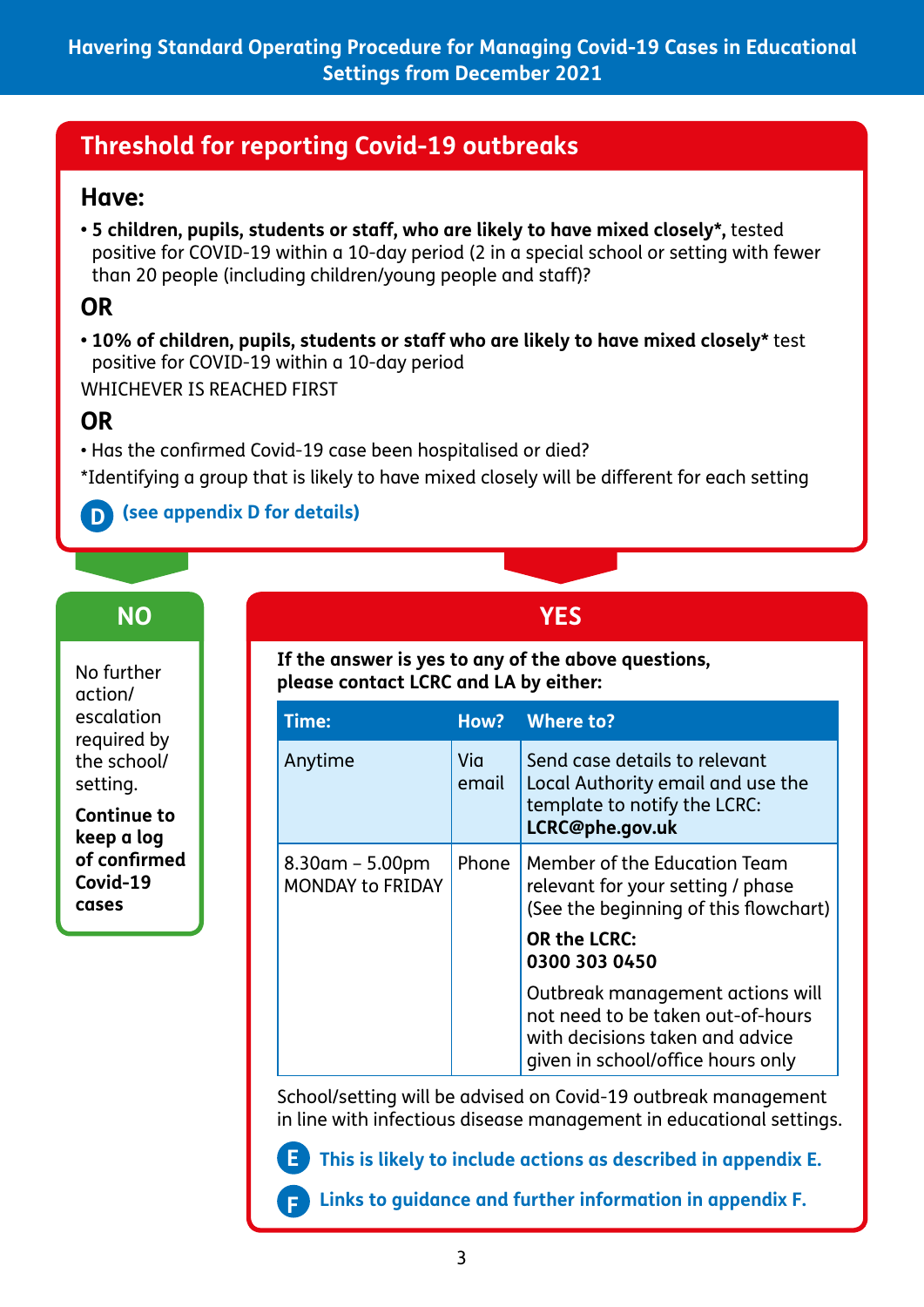# <span id="page-3-0"></span>**Appendices A-F**



### **A Appendix A: Symptomatic pupils in school/settings**

- If a pupil is awaiting collection, they should be left in a room on their own if possible and safe to do so and a window should be opened for fresh air ventilation.
- Appropriate PPE should also be used if close contact (within 2 metres) is necessary.
- [Further information on this can be found in the](https://www.gov.uk/government/publications/safe-working-in-education-childcare-and-childrens-social-care) **use of PPE in education, childcare and children's social care settings guidance.**
- Any rooms they use should be cleaned after the symptomatic person has left.

**If a parent or carer insists on a symptomatic pupil attending the school/setting, a decision can be taken to refuse the pupil if, in the reasonable judgement of school leadership teams, it is necessary to protect other pupils and staff from possible infection with Covid-19.**



# **B Appendix B: Isolation information**

### **The isolation period for close contacts of a confirmed Covid-19 case WHO ARE NOT EXEMPT FROM ISOLATION**

**(i.e. have been identified as a contact of a suspected or confirmed case of the Omicron variant of Covid-19 regardless of age or vaccination status; are over the age of 18 years and 6 months who have not had a second Covid-19 vaccine more than 4 days ago; in a vaccine trial; or not able to have the vaccine.)** 

**• 10 days from the last contact so in a school/setting**, that is 10 days from the last day the infected pupil/staff member attended the setting.

**• Day 1 of isolation is the next day.** 

The confirmed case should isolate for 10 days from the date of the onset of symptoms (or test date if asymptomatic).

- **If the case was not symptomatic when they tested positive and then develop symptoms**, their isolation needs to be extended to 10 days from the first symptom.
- **If a close contact of a case in the school/setting is not exempt from isolation**, only the close contact themselves (not their household members) have to isolate.
- **If they become symptomatic during isolation**, they should access a PCR Covid-19 test.
- **If they test negative**, they must complete the full 10-day isolation as they could develop Covid-19 at any time during the 10 days.
- **In view of the delay in some unvaccinated staff (**who are identified as close contacts) being officially notified to self-isolate by NHS Test & Trace, Schools/Settings should consider identifying unvaccinated staff, who are close contacts, and advising them not to attend the setting for 10 days as soon as they are made aware of a confirmed case.

Full details are in the **[guidance](https://www.gov.uk/guidance/nhs-test-and-trace-how-it-works?priority-taxon=774cee22-d896-44c1-a611-e3109cce8eae)**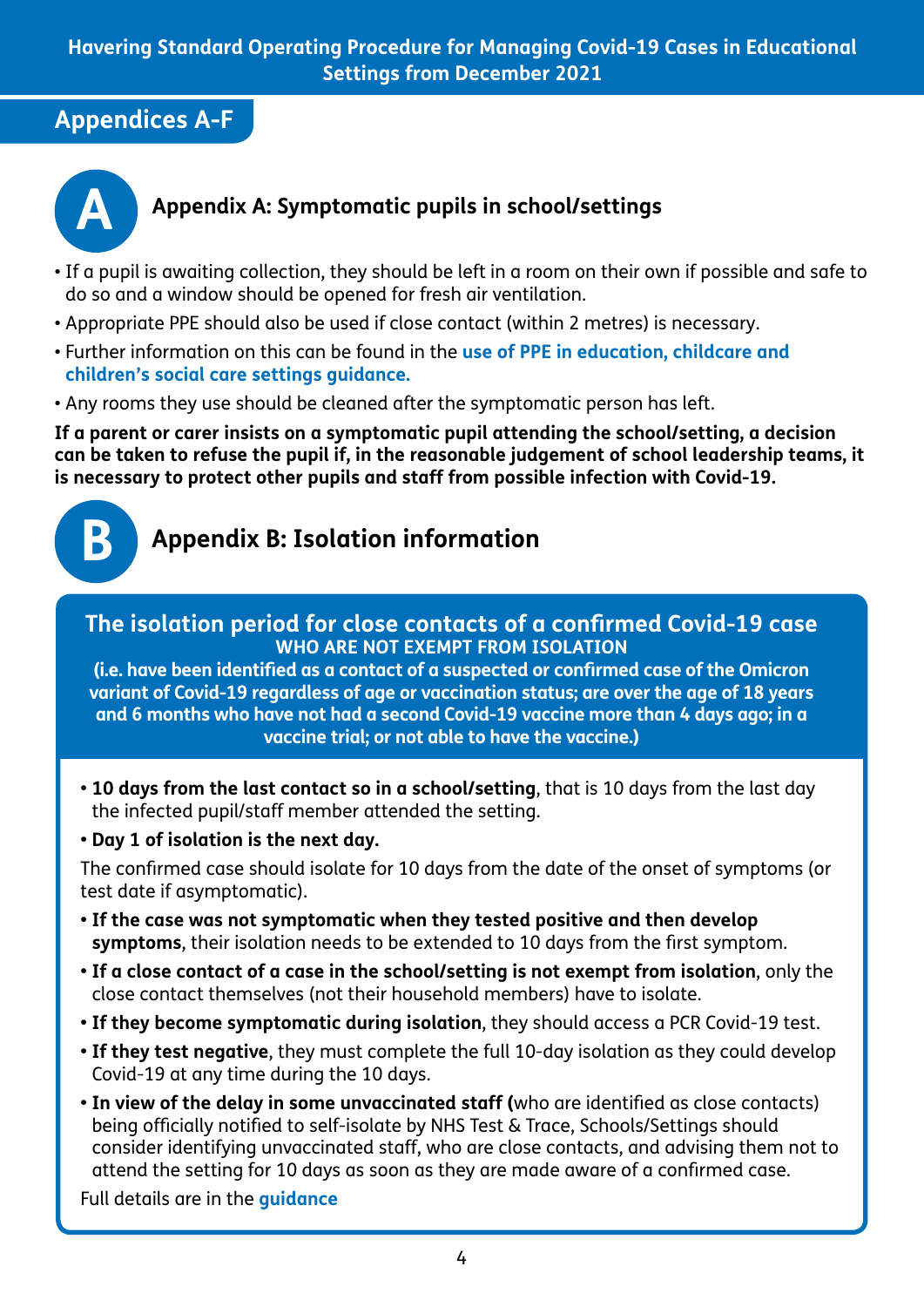<span id="page-4-0"></span>

# **C Appendix C: Identification of close contacts**

Contact tracing for confirmed Covid-19 cases in schools/settings will be conducted by NHS Test and Trace or through local contact tracing teams. In exceptional circumstances, education and childcare settings may be contacted by contact tracers if deemed necessary by local health protection teams in response to a local outbreak, as currently happens in managing other infectious diseases.

In this scenario settings may share proportionate and relevant information as requested by NHS Track and Trace/local contact tracing team/Local Authority without consent. The sharing of information in these exceptional circumstances does not require consent as it is enabled by specific legislation, but to support this, the existing privacy notices should continue to be in place and be easily accessible.

### **FOR REFERENCE: Identification of close contacts of Covid-19 cases:**

- 1) The infectious period of the confirmed case is considered:
- 2 days prior to symptoms showing (or 2 days prior to test for asymptomatic cases) and 10 days afterwards WHEN THE CASE WAS IN THE SCHOOL/SETTING
- 2) FOR THIS PERIOD, the school/setting consider the close contact types Pupils/Staff/Contractors/ Visitors

### **Definition of a Close Contact:**

- anyone who lives in the same household as another person who has Covid-19 symptoms or has tested positive for Covid-19
- a person who has had face-to-face contact (within one metre), with someone who has tested positive for Covid-19, including:
- being coughed on
- having a face-to-face conversation within one metre
- having skin-to-skin physical contact, or
- contact within one metre for one minute or longer without face-to-face contact
- a person who has been within 2 metres of a confirmed case for 15 minutes or longer (either as a one-off contact, or added up together over one day)
- travelling in a small vehicle, like a car, or aeroplane with a confirmed case

If a school/setting is aware that there are close contacts who have not been notified they are a contact, they can advise them to access a free PCR test (not whole classes) If schools/settings are informed of a confirmed pupil case of the Omicron variant of COVID-19 in early years (including nursery/reception), contacts of the c[onfirmed](https://www.gov.uk/government/publications/guidance-for-contacts-of-people-with-possible-or-confirmed-coronavirus-covid-19-infection-who-do-not-live-with-the-person/guidance-for-contacts-of-people-with-possible-or-confirmed-coronavirus-covid-19-infection-who-do-not-live-with-the-person#what-do-we-mean-by-a-contact) case should be advised to self-isolate. Full guidance on contact definitions is **here** Full Infectious period: from 2 days prior to symptom onset (or the date of the test if asymptomatic) to 10 days after.

In exceptional cases only, settings may decide to refuse a pupil if, in the setting's reasonable judgement, it is necessary to protect those within the setting from possible infection with Covid-19. The decision would need to be carefully considered in light of all the circumstances and current public health advice.

### **Individuals should only be asked to stay home for Covid-related reasons if:**

- they are symptomatic
- they have tested positive with a PCR or LFD (they may return to the setting if a positive LFD result is followed by a negative PCR within 2 days)information.

5 Settings should consider whether individuals in their setting (taking account of factors such as known vulnerability) need to be informed of a positive case. When informing individuals of a positive case, the setting should not disclose any information that could result in an individual being identified. Settings may make their own decisions on how they wish to communicate the information.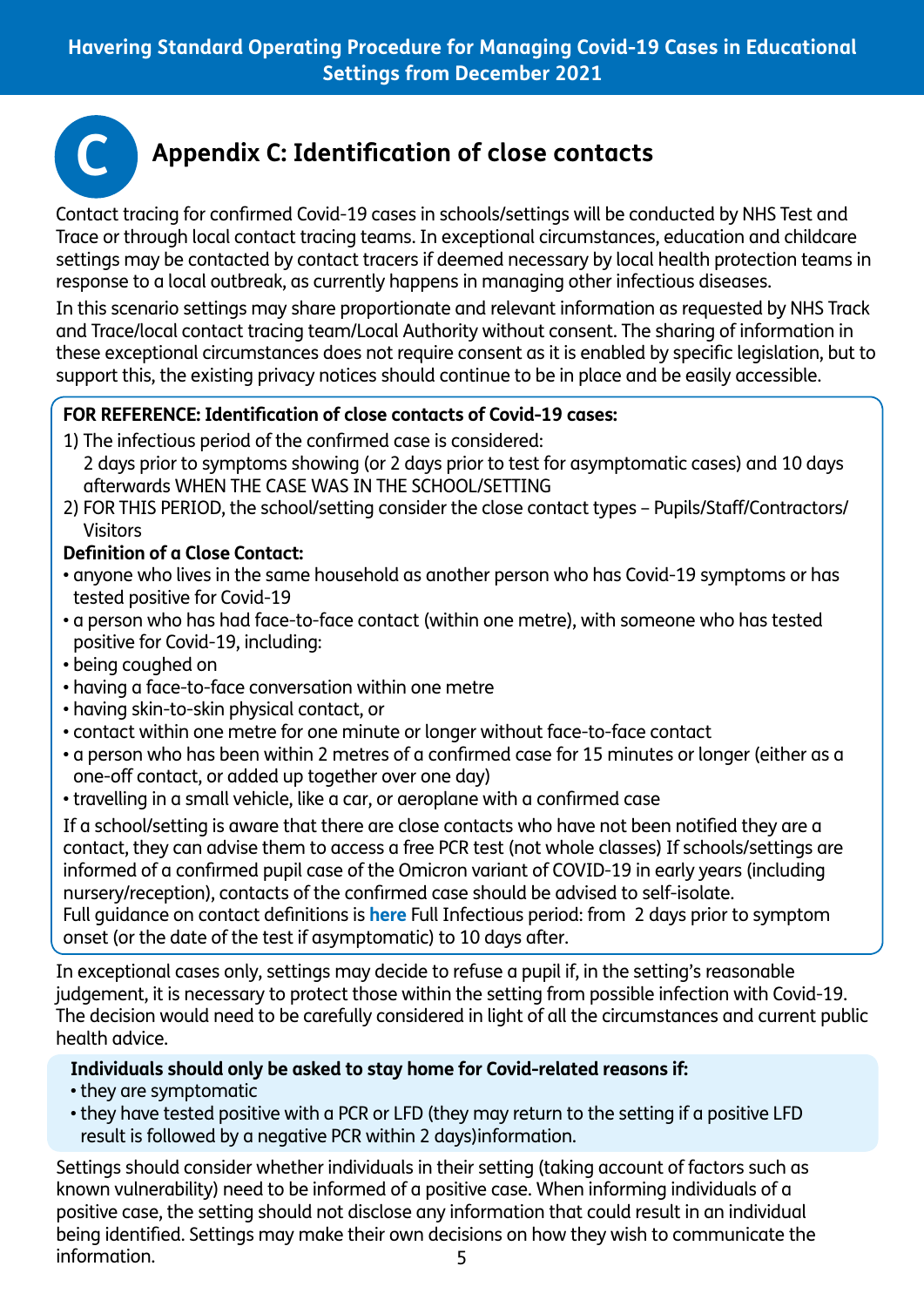<span id="page-5-0"></span>

**D Appendix D: Guidance for defining cases who have mixed closely**

Identifying a group that is likely to have mixed closely will be different for each setting as follows:

#### **In early years:**

- a childminder minding children, including their own
- childminders working together on the same site
- a nursery class/group and their staff
- a friendship group who often play together
- staff and children taking part in the same activity session together

#### **For primary, secondary, special schools and alternative provision:**

- a form group or subject class
- smaller intervention groups
- a friendship group sat together/mixing at lunch/break times
- a sports team
- a group in before after-school care or activity session
- pupils or staff who travel to and from school together (including walking groups, cycling groups and school transport)

#### **For wraparound childcare or out-of-school settings:**

- a private tutor or coach offering one-to-one tuition to a child, or to multiple children at the same time
- staff and children taking part in the same class or activity session together
- children who have slept in the same room or dormitory together

#### **For further education colleges:**

- students and teachers on practical courses that require close hands-on teaching, such as hairdressing and barbering
- students who have played on sports teams together
- students and teachers who have mixed in the same classroom/seminar/teaching space
- students who have mixed socially during break/ lunchtimes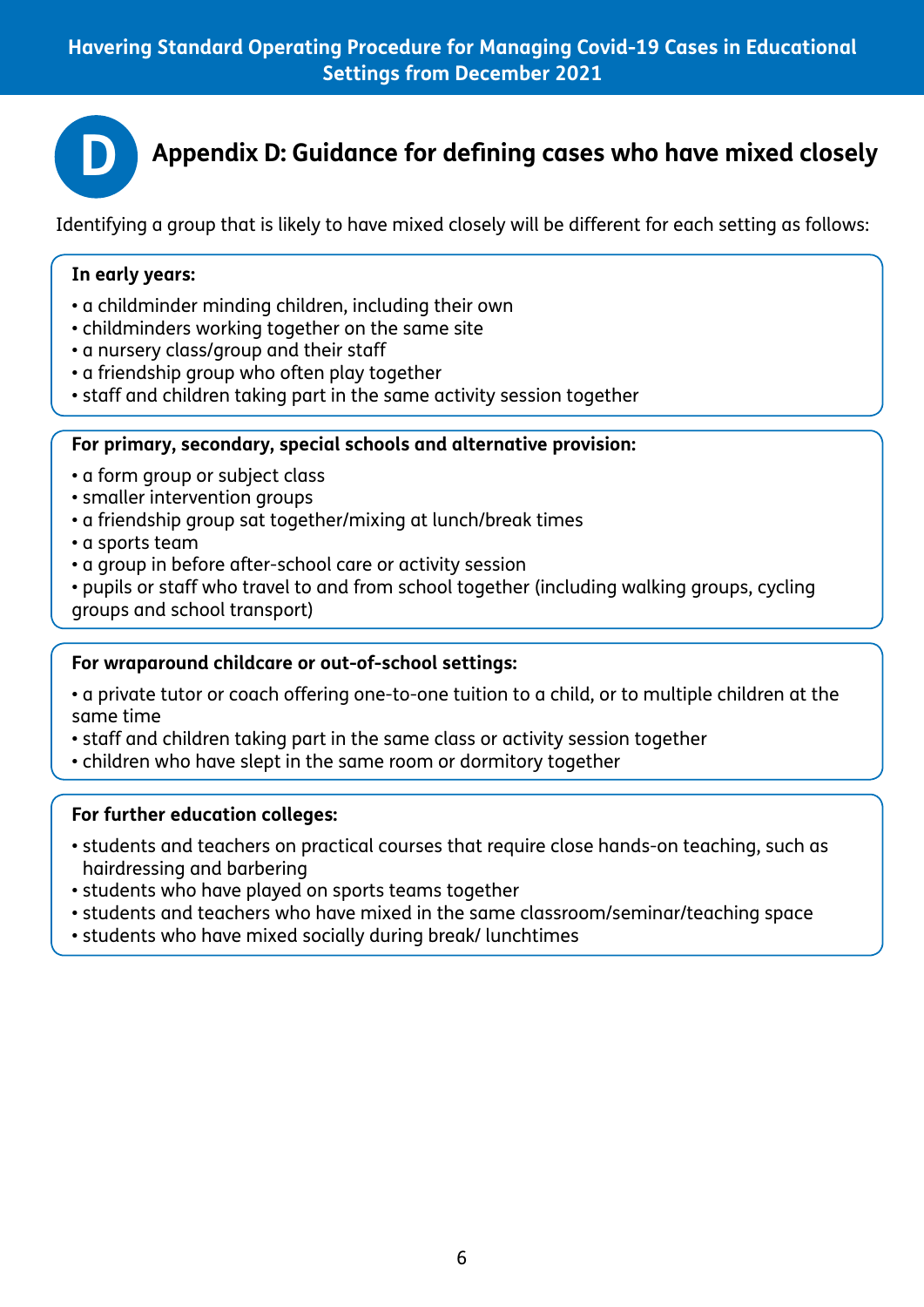<span id="page-6-0"></span>

#### **Actions to consider once a threshold is reached:**

At the point of reaching a threshold, education and childcare settings should review and reinforce the testing, hygiene and ventilation measures they already have in place.

#### **Settings should also consider:**

- whether any activities could take place outdoors, including exercise, assemblies, or classes
- ways to improve ventilation indoors, where this would not significantly impact thermal comfort
- one-off enhanced cleaning focussing on touch points and any shared equipment
- whether bubbles/ zoning to keep classes/year groups apart could be introduced.

Schools/settings may wish to seek additional public health advice from the LCRC if they are concerned about transmission in the setting, either by emailing OR phoning your local Public Health team OR the LCRC@phe.gov.uk or phoning 0300 303 0450.

A Director of Public Health or LCRC may give settings advice reflecting the local situation. In areas where rates are high, this may include advice that local circumstances mean that the thresholds for extra action can be higher than set out above.

#### **Additional actions that could be advised by public health experts:**

If you have contacted either your local authority Public Health team OR LCRC and they subsequently judge that additional action should be taken because they have assessed that transmission is likely to be occurring in the setting, they may advise settings take extra measures such as:

- **1. Strengthened communications** to encourage pupils / students to undertake twice weekly rapid asymptomatic home testing and reporting
- **2. Temporarily reinstating face coverings for pupils/students**, staff and visitors in indoor and/ or communal spaces in secondary schools, colleges and for staff in primary, early years, outof-school and specialist settings. This should be for two weeks in the first instance, pending regular review
- **3. Reinstating on-site rapid LFD testing** in secondary schools and colleges for a two-week period to encourage uptake of twice weekly testing

### **4. Increased frequency of testing**

#### **5. Consider limiting:**

| • residential educational visits   • visitors, including visiting |                                                                            | $\vert \cdot \vert$ parental attendance in settings |
|-------------------------------------------------------------------|----------------------------------------------------------------------------|-----------------------------------------------------|
| • open days                                                       | professionals - consider virtual $\ \cdot\ $ vive performances in settings |                                                     |
| • transition or taster days                                       | meetings where possible                                                    |                                                     |

Local authorities, Directors of Public Health and/or Heath Protection Teams may recommend these precautions in individual settings or across an entire area.

They will work closely with their Regional Partnership Teams and keep the situation under regular review.

**They will inform settings when it is appropriate to stop additional measures, or if they should be extended.**